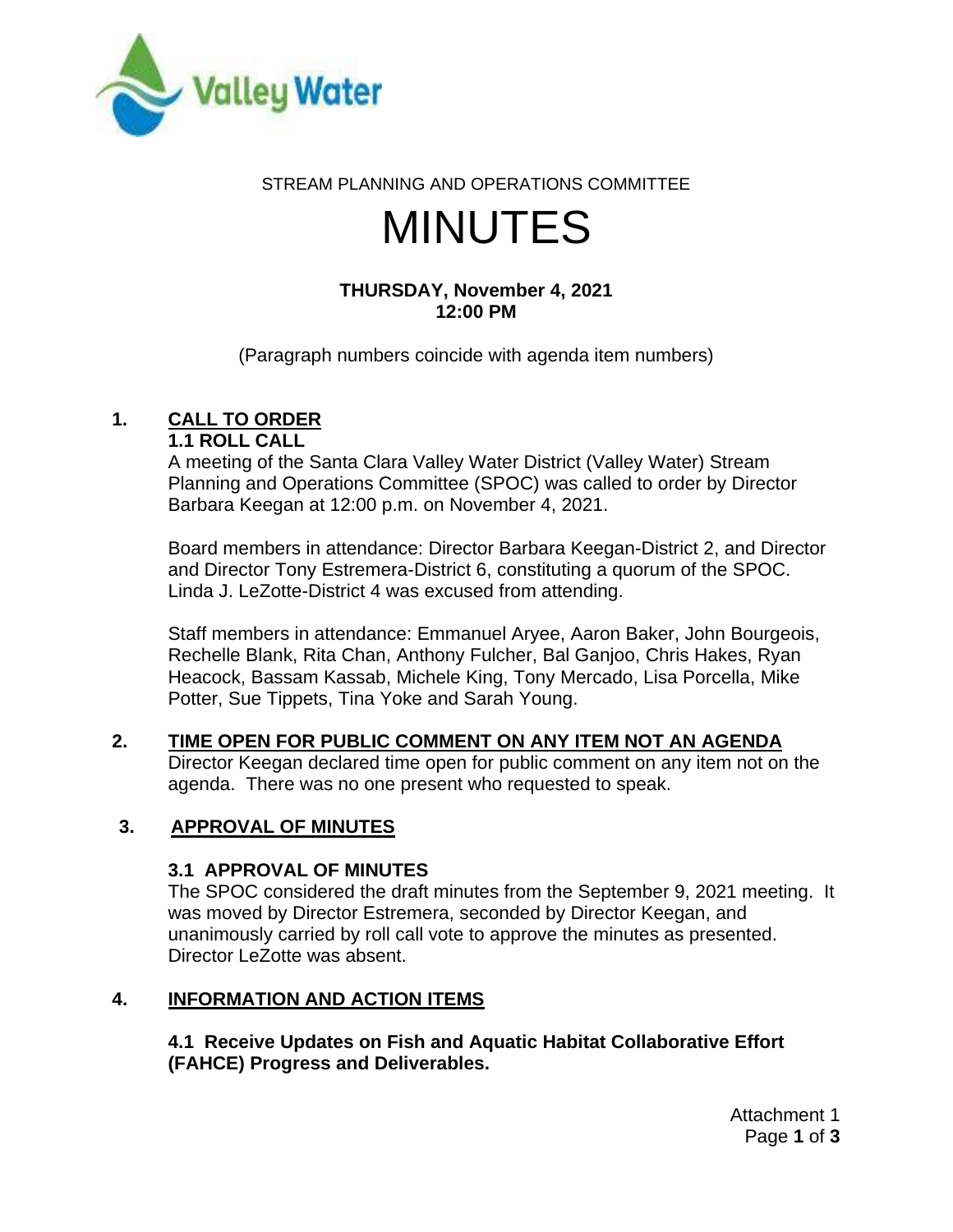Staff provided updates on the following FAHCE progress and deliverables as listed below.

Mr. John Bourgeois, Deputy Operating Officer, Ms. Lisa Porcella, Environmental Mitigation and Monitoring Manager, and Ms. Rita Chan, Assistant District Counsel, provided an update on the comments received on the draft Environmental Impact Report (EIR), including identifying comment themes. The comments received were lengthy and detailed will take a significant amount of time to provide a thorough review and respond to each comment in accordance with the CEQA review process.

Ms. Porcella provided an update on the FAHCE Plus Pilot Flow project for Guadalupe Creek and Stevens Creek, stating that pulse releases are not scheduled as we're currently outside of the possible pulse release timeframe of December 1 through mid-April.

Ms. Porcella also provided an update on the FAHCE Initialing Parties and Adaptive Management meetings, stating that the next meeting of the Initialing Parties is anticipated to occur this winter following review of the draft EIR; and the next meeting of the Adaptive Management group is also anticipated to occur this winter.

**4.2 Receive Update on Anderson Dam Seismic Retrofit Project and Incorporation of FAHCE Conservation Measures for Coyote Creek.** Mr. Emmanuel Aryee, Assistant Officer, and Mr. Chris Hakes, Deputy Operating Officer, provided an update on this item per the attached Committee Agenda Memorandum.

Mr. Aryee informed SPOC that Valley Water just received approval from the Federal Energy Regulatory Commission for Phase III of the Anderson Dam Tunnel Project, which will allow us to issue a notice to proceed to the contractor to begin Phase II and Phase III.

#### **4.3 Review, Revise and Approve Stream Planning and Operations Committee (SPOC) Work Plan.**

Ms. Michele King, Clerk of the Board, reviewed the 2021 Work Plan and draft 2022 Work Plan.

Mr. Bourgeois informed SPOC that the Singleton Road Bridge Project was completed, and pictures could be shared.

It was moved by Director Estremera, seconded by Director Keegan and unanimously approved, by roll call vote, to approve the draft 2022 SPOC Work Plan, as presented.